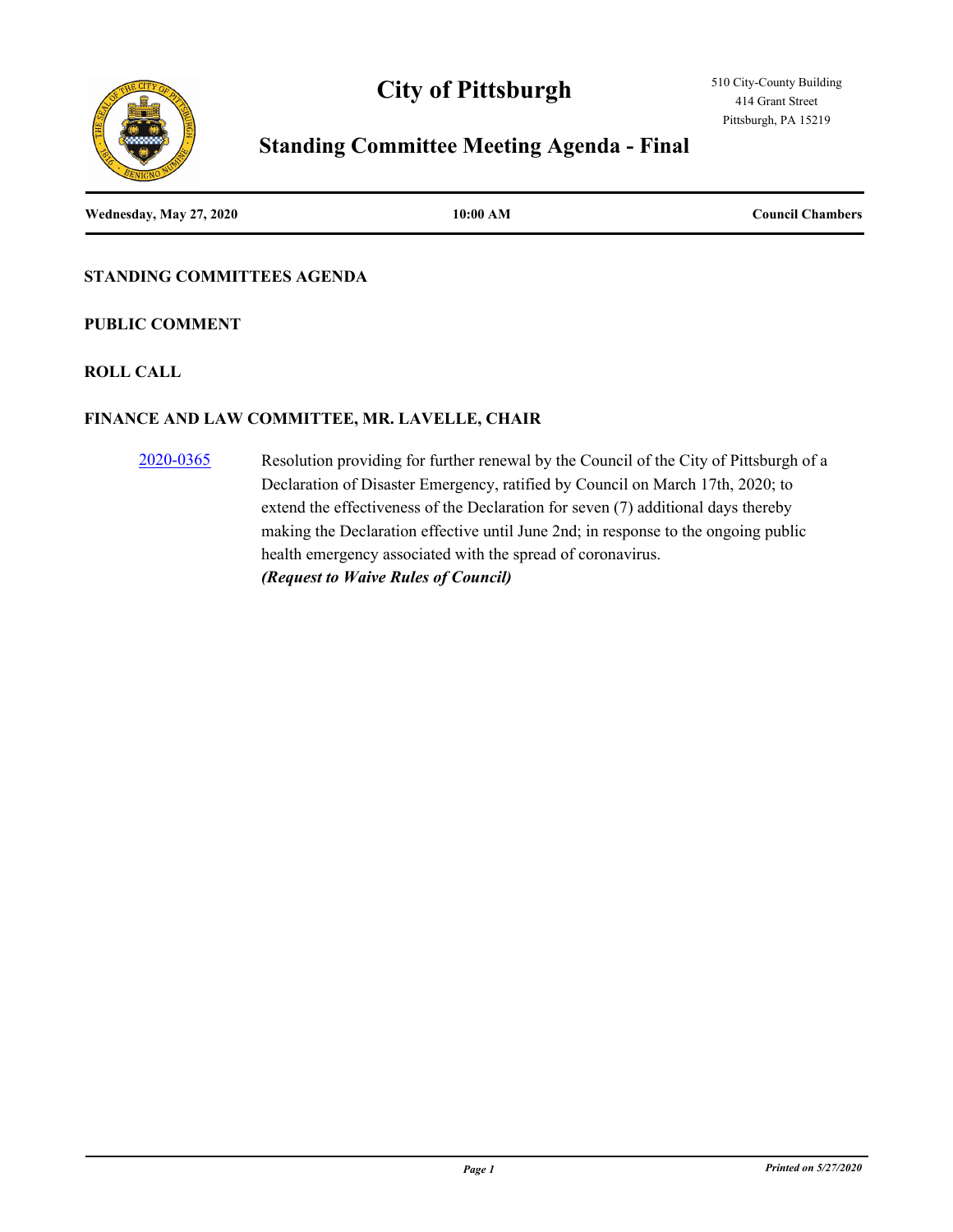#### **INVOICES**

#### **INVOICES FOR COUNCIL APPROVAL**

**The following departmental invoices not covered under a contract with the City shall be paid by the City Controller after the invoices have been approved by City Council at the May 27th 2020 Standing Committees meeting. A completed standard form detailing the expenditures is attached to all of the below listed invoices. No payments will be made to any of the below listed vendors prior the approval of City Council.**

#### **CITY COUNCIL**

**Burny, Mohammed – reimb./mailchimp subscription (Dist. 1) 32.09**

**East End Print – East End print ad for open businesses (Dist. 8) 100.00**

**East End Print – East End print ad for open businesses (Dist. 9) 150.00**

**MAYOR**

**WB Mason Inc – water and water cooler rentals for Mayor's office 827.04**

**OMB**

**WB Mason Inc – face masks for motor pool 199.96**

**WB Mason Inc – water and water cooler rentals for OMB 2,345.40**

**I&P**

**Spok Inc – pager service 838.26**

**Spok Inc – pager service 304.96**

#### **LAW**

**CSI Corporate Security & Investigations – professional services for litigation case 227.92**

**DeSimone, Jane – arbitrator services for arbitration hearing 352.59**

**D'Appolonia Engineering – professional services for litigation case 371.80**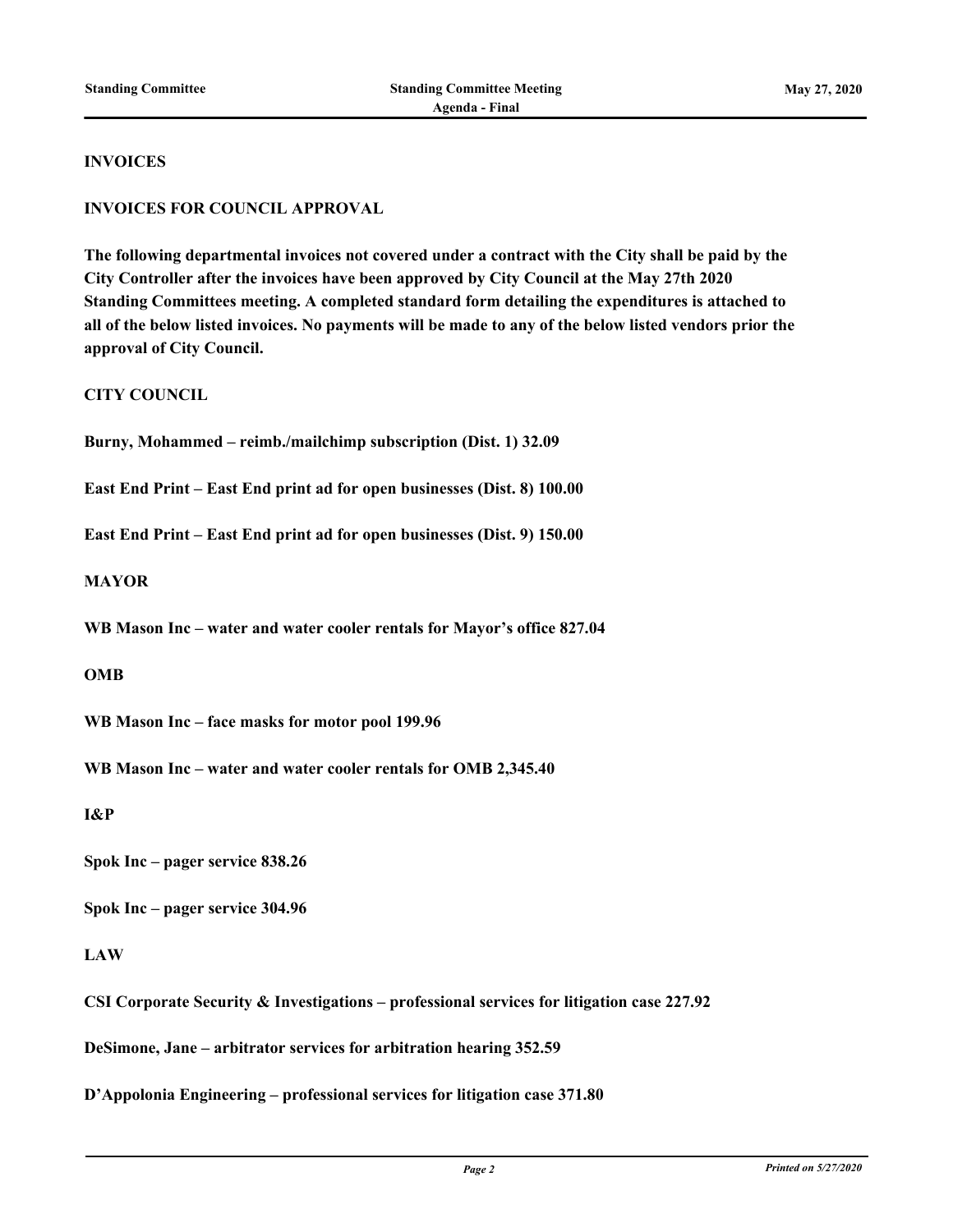# **HUMAN RESOURCES New Pittsburgh Courier – advertisements 581.80 NCS Pearson Incorporated – educational supplies 794.50 Venture Outdoors Inc – CityFit discounted services for employees 228.00 HUMAN RELATIONS Thomas Ciora – specialized production of materials for educational trainings 1,000.00 PUBLIC SAFETY Masalehdan Investment Corp – nitrile gloves for first responders 2,267.72 POLICE Approved Toilet Rentals – portable toilets for firing range 197.60 Brownells – SWAT weapon supplies 1,247.91 Nautical Academics – river rescue training 2,400.00 Net Transcripts Inc – transcripts for OMI 71.64 Pennsylvania Chiefs of Police Association – dues to association 150.00 Super Seer Corporation – motorcycle helmets 2,836.80 S&D Calibration Services – speedometer Accutrak certification 687.50 TransUnion – subscription and intel services 291.00 Spok Inc – pagers & service 1,057.56 FIRE Fire Force Inc – replacement parts for equipment 592.00 Kleen-Line Services Co – disposal of waste oil 91.20**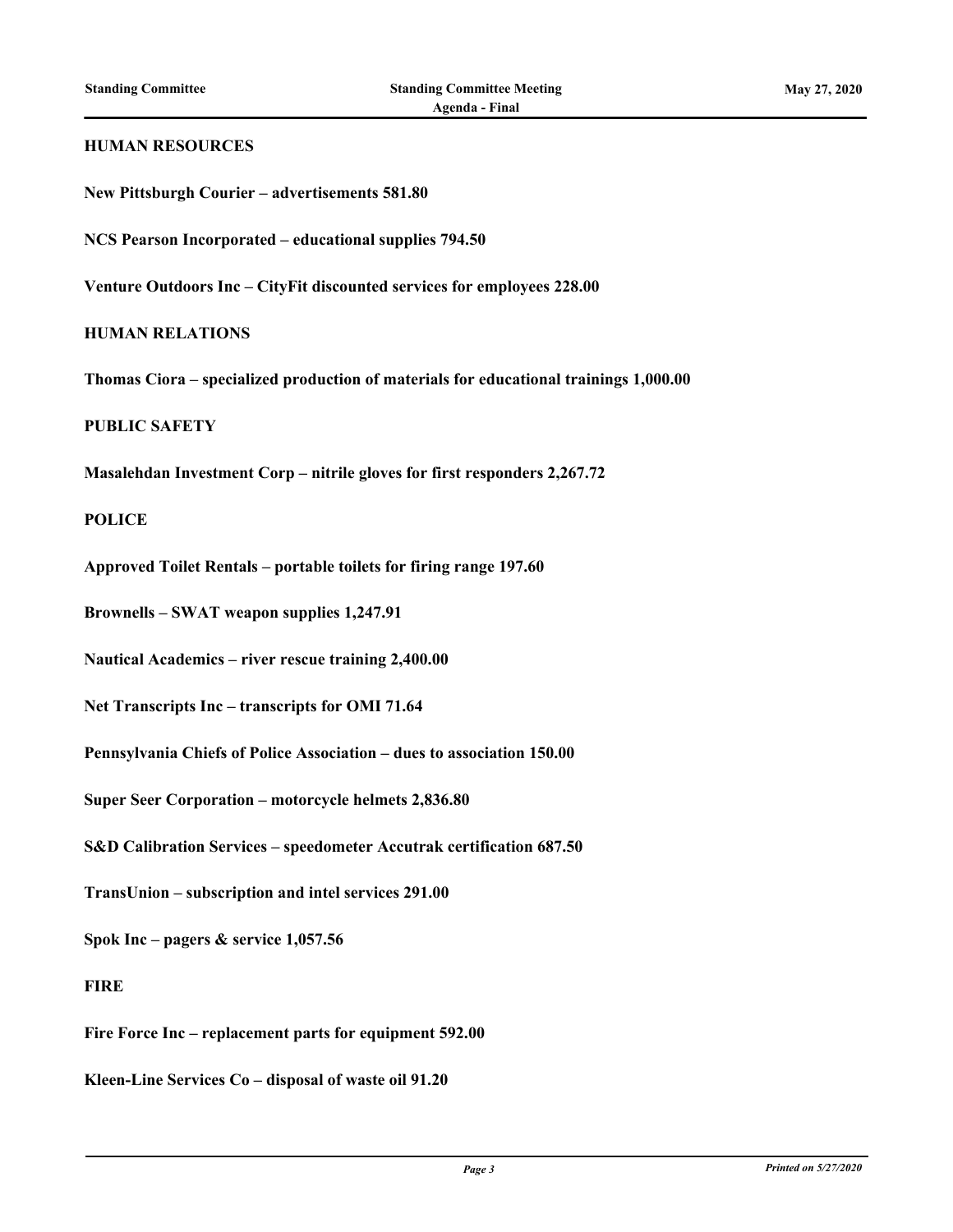#### **Pro-Am Safety – protective coveralls 656.03**

**Revell, Robert – reimbursement for supplies 173.77**

#### **PARKS & RECREATION**

**Greater Pittsburgh Community Food Bank – box for "Grab N Go" meals 32.30**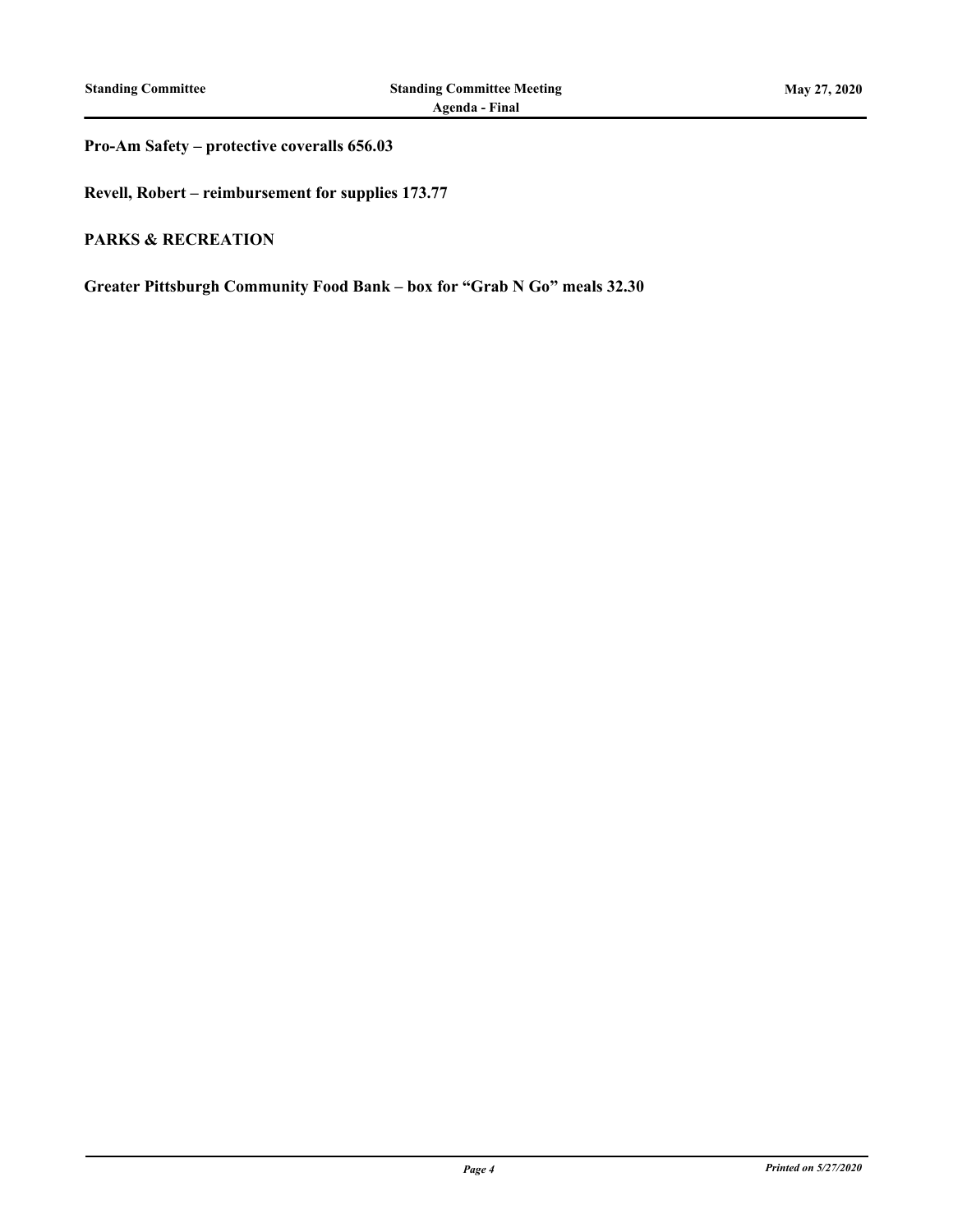#### **INTRA DEPARTMENTAL TRANSFERS**

**To: The Honorable President and Members of Council From: Office of Management and Budget Date: May 19, 2020 Re: Intradepartmental transfer**

**Dear President and Members of Council:**

**\_\_\_\_\_\_\_\_\_\_\_\_\_\_\_\_\_\_\_\_\_\_\_\_\_\_\_\_\_\_\_\_\_\_\_\_\_\_\_\_**

**\_\_\_\_\_\_\_\_\_\_\_\_\_\_\_\_\_\_\_\_\_\_\_\_\_\_\_\_\_\_\_\_\_\_\_\_\_\_\_\_**

**Per Resolution 792 of 2019, which authorizes City Council to approve intradepartmental transfers throughout the 2020 Fiscal Year, the Office of Management and Budget would like to make the following transfer(s):**

**Department of Public Works – Bureau of Environmental Services**

**Amount from: \$25,000.00 from 430000.56151 Operational Supplies**

**Amount to: \$25,000.00 to 430000.54101 Cleaning**

**This transfer is needed to pay for cleaning and disinfecting services on an as-needed basis for the City's vehicles.**

**Department of Public Safety – Bureau of Police**

**\_\_\_\_\_\_\_\_\_\_\_\_\_\_\_\_\_\_\_\_\_\_\_\_\_\_\_\_\_\_\_\_\_\_\_\_\_\_\_\_**

**Amount from: \$40,000.00 from 230000.56151 Operational Supplies**

**Amount to: \$40,000.00 to 230000.54101 Cleaning**

**This transfer is needed to pay for unbudgeted Police vehicle cleaning and disinfecting services required in response to COVID-19.**

#### **P-CARD APPROVALS**

[Item 9](http://pittsburgh.legistar.com/gateway.aspx?m=l&id=/matter.aspx?key=25167) **P-Cards**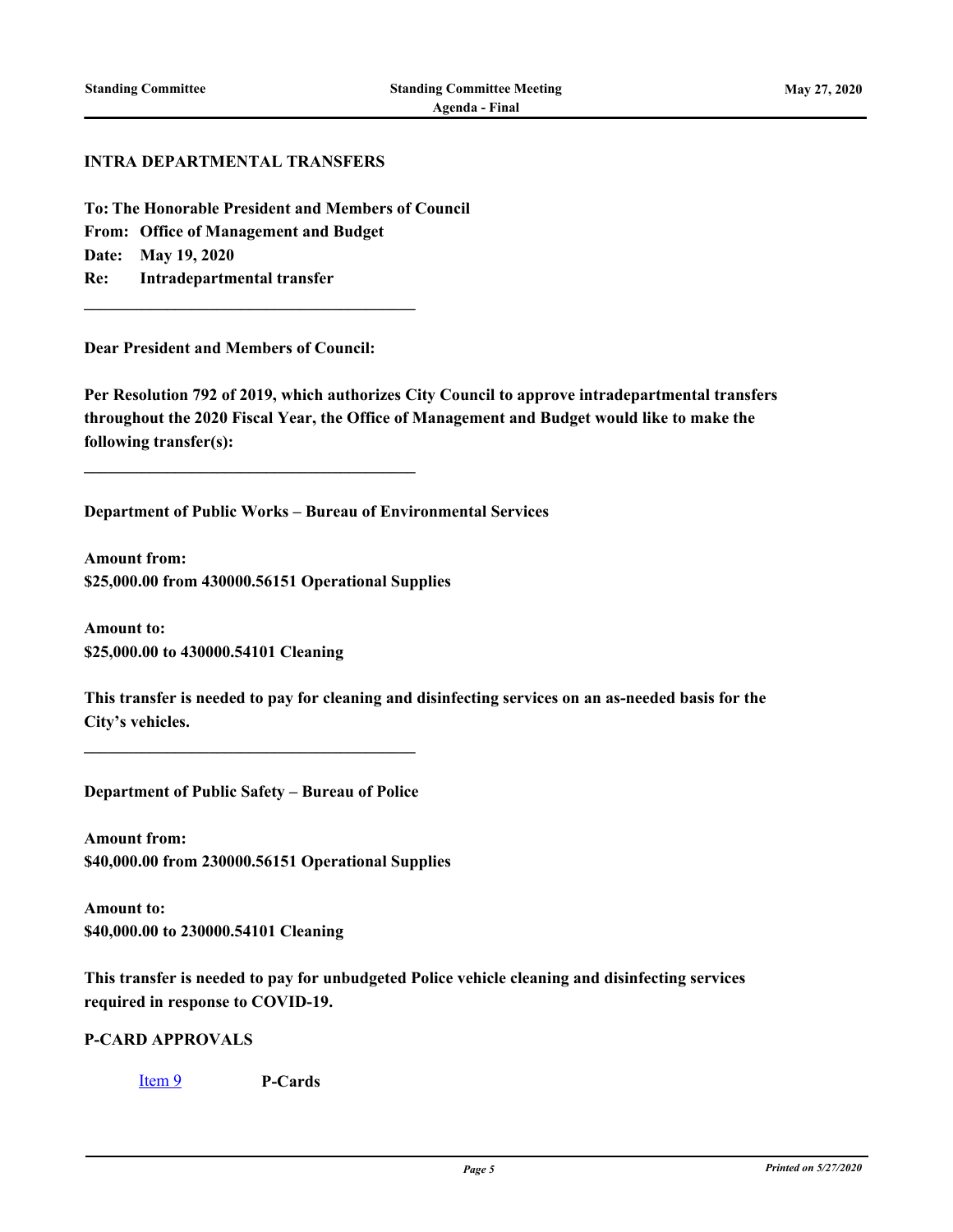#### **PUBLIC SAFETY SERVICES COMMITTEE, MR. O'CONNOR, CHAIR**

#### **NEW PAPERS**

- [2020-0348](http://pittsburgh.legistar.com/gateway.aspx?m=l&id=/matter.aspx?key=25140) Resolution authorizing the Mayor and Director of the Department of Public Safety to receive grant funding from the US Department of Health and Human Services to assist in the City's Emergency Medical Services' efforts to prevent, prepare for, and respond to the coronavirus and further providing an agreement and expenditures not to exceed ONE HUNDRED THIRTY EIGHT THOUSAND ONE HUNDRED SIXTY TWO DOLLARS AND SIXTY SIX CENTS (\$138,162.66) for this stated purpose.
- [2020-0349](http://pittsburgh.legistar.com/gateway.aspx?m=l&id=/matter.aspx?key=25141) Resolution amending Resolution No. 493 of 2019, which had previously amended Resolution No. 133 of 2018, authorizing the Mayor and Director of the Department of Public Safety to enter on behalf of the City of Pittsburgh into a three-year professional services agreement or agreements with Johnson Controls for security camera integration and support services, by transferring funds from equipment  $\&$ supplies to professional services.

#### **PUBLIC WORKS COMMITTEE, MR. COGHILL, CHAIR**

#### **NEW PAPERS**

- [2020-0342](http://pittsburgh.legistar.com/gateway.aspx?m=l&id=/matter.aspx?key=25134) Resolution authorizing the Mayor and Director of the Department of Public Works to apply for grant funding from the Pennsylvania Department of Conservation and Natural Resources' Community Conservation Partnerships Program to provide funding to update the City's Urban Forest Master Plan. The grant proposal includes an ask of up to \$35,000 with a local match of up to \$35,000 to come out of the 2021 City of Pittsburgh Shade Tree Trust Fund. (4000285300.53901.00). In the event the grant is awarded, this resolution provides for an agreement and expenditures not to exceed SEVENTY THOUSAND (\$70,000.00) dollars for this stated purpose.
- [2020-0343](http://pittsburgh.legistar.com/gateway.aspx?m=l&id=/matter.aspx?key=25135) Resolution authorizing the Mayor and the Director of the Department of Public Works, to receive a grant from the Keep America Beautiful Public Space Recycling Grant in the form of 60 Clear Stream special event recycling collection frames with signage frames, 60 cases of 100 bags/case, and 3-transport/storage carts, with a cash value of TEN THOUSAND TWO HUNDRED EIGHTY FIVE (\$10,285.00) DOLLARS.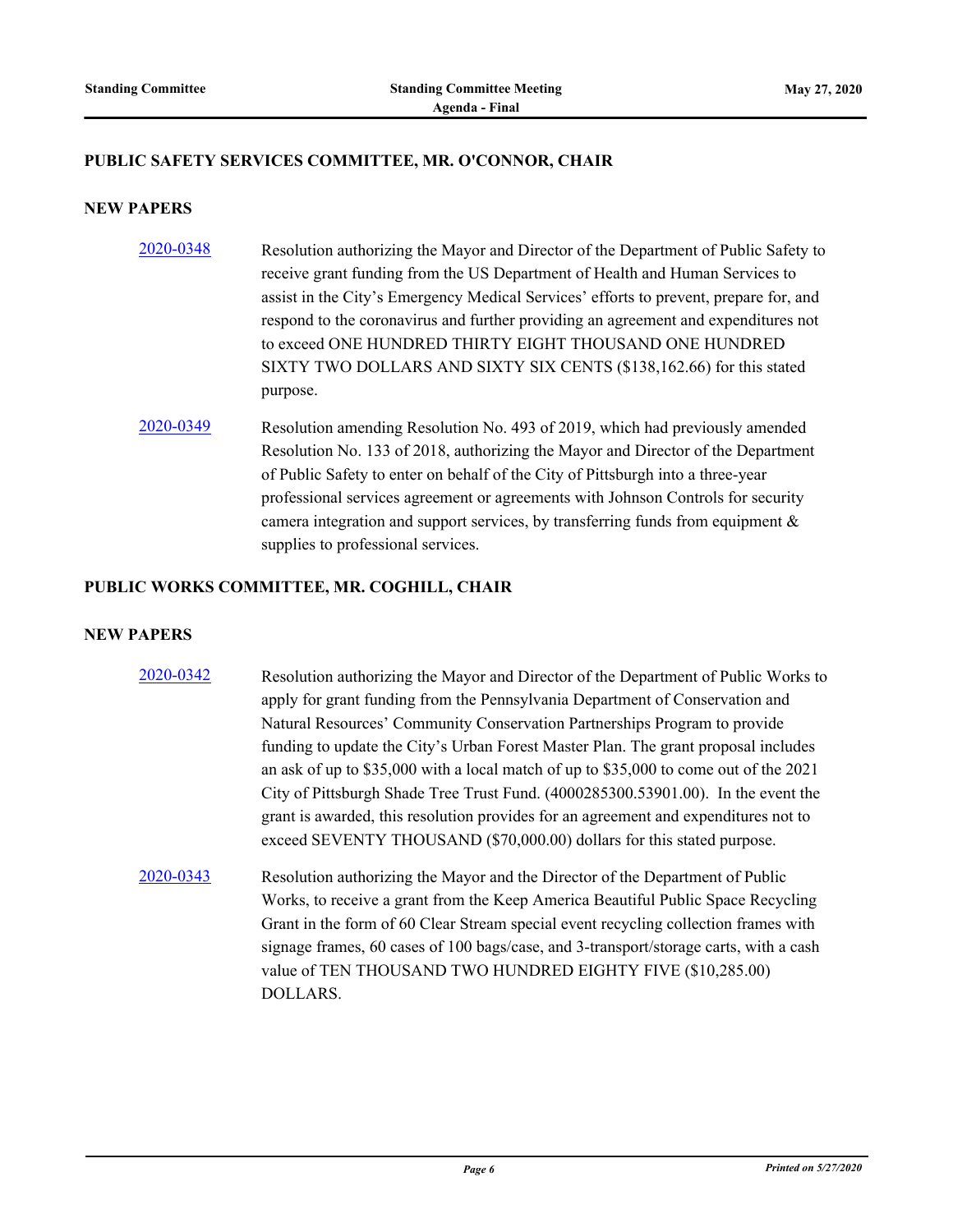#### **LAND USE AND ECONOMIC DEVELOPMENT COMMITTEE, MR. WILSON, CHAIR**

#### **DEFERRED PAPERS**

- [2020-0248](http://pittsburgh.legistar.com/gateway.aspx?m=l&id=/matter.aspx?key=25036) Ordinance amending and supplementing the Pittsburgh Code of Ordinances, Title Nine - Zoning, Chapter 915 -Environmental Performance Standards, subsection 915.06, Sustainable Development for Publicly Financed Buildings, by deleting certain language and adding a new subsection 915.08 titled "Sustainable Development for City Owned Facilities" *(Public Hearing held 5/20/2020)*
- $2020-0252$  Resolution consenting to an amendment to the elTRID Planning Study and authorizing the Mayor and the Director of the Department of City Planning, on behalf of the City of Pittsburgh, to take necessary actions to seek necessary consent for and, if obtained, to undertake an amended Planning Study as a prerequisite to considering an amendment to the current East Liberty Transit Revitalization Investment District Boundary. **SPONSOR /S:** COUNCIL MEMBER BURGESS

### **INNOVATION, PERFORMANCE AND ASSET MANAGEMENT COMMITTEE, MRS. STRASSBURGER, CHAIR**

#### **SUPPLEMENTAL - NEW PAPERS**

[2020-0368](http://pittsburgh.legistar.com/gateway.aspx?m=l&id=/matter.aspx?key=25161) Resolution authorizing the Mayor and the Director of the Department of Mobility and Infrastructure or the Director of the Department of Innovation and Performance to enter into a multi-year licensing agreement with Cyclomedia Technology, Inc. for the purposes of a pole inventory and audit - specifically for the purposes of streetlight and telecommunication attachment inventory in year one of the agreement, and for inventory of other telecommunication assets in subsequent years of the agreement and providing the payment of the cost thereof, not to exceed Seven Hundred Sixty Eight Thousand, Three Hundred Forty Six Dollars and Seventy Five Cents (\$768,346.75).

#### **INTERGOVERNMENTAL AFFAIRS COMMITTEE, MS. GROSS, CHAIR**

#### **SUPPLEMENTAL - NEW PAPERS**

[2020-0361](http://pittsburgh.legistar.com/gateway.aspx?m=l&id=/matter.aspx?key=25154) Resolution amending Resolution 394 of 2018 to clarify the appropriate Neighborhood Stabilization Program reference.